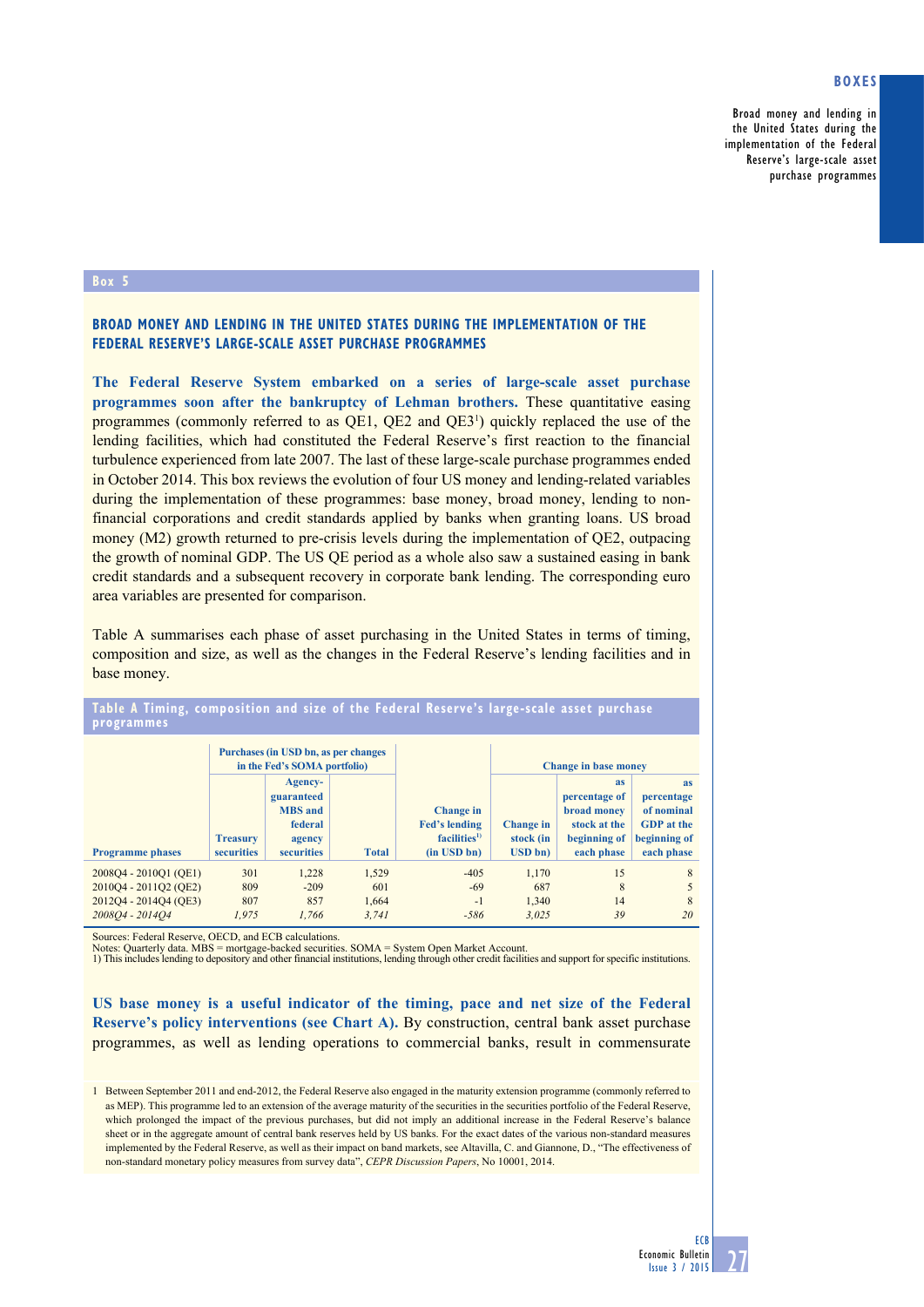increases in banks' reserves held with the central bank, and thus in base money.<sup>2</sup> Indeed, the overall increase in base money throughout the implementation of each of the Federal Reserve's purchase programmes broadly corresponds to the observed variation in the SOMA holdings plus the change in the use of the lending facilities (see Table  $A$ )<sup>3</sup>, and it provides concise information about the timing, pace and net size of each of the Federal Reserve's policy interventions.

**There is no one-to-one relationship between base money and broad money**. Purchases of securities by the central bank affect broad money both via a mechanic, direct effect and via a subsequent rebalancing of sellers' portfolios. The direct impact on broad money depends on the sector to which the ultimate sellers belong. For instance, in the case of the euro area, purchases will result in an initial one-to-one increase in M3 if the sellers belong to the money holding sector (e.g. if the sellers are households,





vertical lines mark the beginning of the quarter in which each quantitative easing programme phase starts. For the United States, base money comprises currency in circulation and deposits held by banks and other depository institutions in their accounts with the Federal Reserve. For the euro area, base money comprises banknotes and MFls' current account and deposit facility balances.

2003 2005 2007 2009 2011 2013

non-financial corporations, financial intermediaries other than monetary financial institutions (MFIs) or government entities other than central government). If the sellers are MFIs or noneuro area residents, broad money is not affected as their deposit holdings are not included in M3. The direct effect constitutes, however, only a first, instantaneous impact. After selling, most sellers will start rebalancing their portfolios. Some of the rebalancing transactions will result in a contraction in broad money (e.g. when a resident non-MFI entity uses the proceeds of its sales to acquire foreign assets or invests its proceeds in long-term debt securities issued by a resident MFI). Other rebalancing transactions will lead to an increase in broad money (e.g. when a non-resident entity acquires equity or bonds issued by a resident non-financial corporation). In addition, and more generally, the overall broad money balance in the economy is determined by many other concomitant interactions. Among these, economic activity and bank lending, as the main sources of endogenous money creation, play a crucial role.

**US broad money (M2) growth returned to pre-crisis levels only during the implementation of QE2 in 2011.** Based on the considerations of the previous paragraph, an increase in base money does not necessarily result in a rise in broad money. In fact, during QE1 from 2008-10 there was a sharp drop in broad money growth in spite of the rise in base money. First, this occurred in a deeply recessionary environment that led to a drastic contraction in bank lending (see Chart E). Second,

<sup>2</sup> This is because the central bank pays for its asset purchases by crediting the reserve accounts of its counterparties, which may act either as ultimate sellers or as settlement agents of another ultimate seller. In the United States, base money is defined as bank reserves with the central bank plus currency in circulation. For simplicity, this box uses "banks" or "commercial banks" as generic terminology to refer to depository institutions in the case of the United States and credit institutions in the case of the euro area.

<sup>3</sup> The System Open Market Account (SOMA), managed by the Federal Reserve Bank of New York, contains dollar-denominated assets acquired via open market operations. The aggregated balance of the various facilities lending to US residents peaked at USD 1.05 trillion at end-December 2008.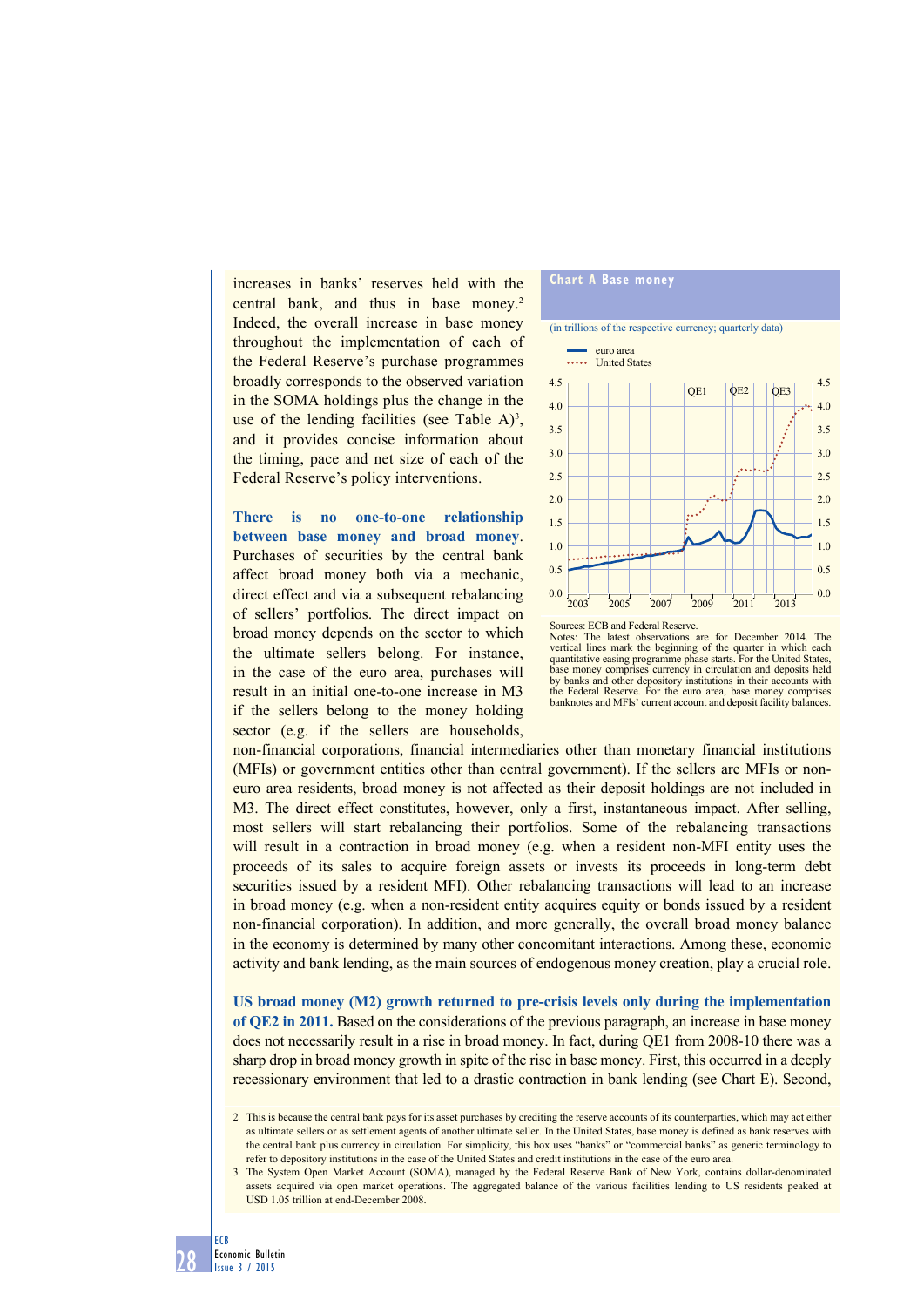# **Boxes**

Broad money and lending in the United States during the implementation of the Federal Reserve's large-scale asset purchase programmes

the bulk of the QE1 purchases consisted of mortgage-backed securities (MBS). Most of these securities were held by banks<sup>4</sup>, which reduced the direct impact of the purchases on broad money. Broad money growth recovered, however, during the implementation of QE2 in 2011 and remained at high rates throughout QE3 from 2012-14 (see Chart B). Looking at the period from September 2012 onwards, US M2 growth registered an annual rate of between 6% and 7%. By comparison, since the Lehman collapse euro area annual M3 growth has remained significantly below its pre-crisis level, despite a significant recovery in recent quarters.

**US broad money growth outpaced that of nominal GDP for most of the QE period**. It can be argued that the observed increase in broad money and loans could reflect a normal, endogenous reaction to the recovery in economic activity<sup>5</sup>. Indeed, in contrast with the euro area, real GDP in the United States has been steadily growing since the 2009 recession. Therefore, it is worth observing the evolution of the ratio of broad money to nominal GDP. This ratio shows that, in contrast with the period 2003-07, US broad money growth systematically exceeded that of nominal GDP for most of the QE period and particularly after the implementation of QE2 (see Chart C).

**As regards the impact on lending to the economy, US banks began to ease the standards applied to loans to non-financial corporations from mid-QE1 onwards, possibly reflecting the Federal Reserve's MBS purchases**. Like euro area banks, US banks tightened their credit standards for loans to non-financial corporations in the aftermath of the financial tensions in 2007, and markedly so at the time of the bankruptcy of Lehman Brothers. By late 2009, however,



Sources: ECB, Federal Reserve and ECB calculations. Notes: The latest observations are for December 2014. The vertical lines mark the beginning of the quarter in which each quantitative easing programme phase starts. Broad money corresponds to M2 for the United States and M3 for the euro area. US M2 has been adjusted for a number of significant breaks in the data series documented in Federal Reserve press releases between 2008 and 2012, as well as for the estimated impact of a change in Federal Deposit Insurance Corporation policy in 2011.

## **Chart C Broad money relative to GDP**

#### (ratio; quarterly data)



Sources: ECB, Federal Reserve, OECD and ECB calculations. Notes: The latest observations are for December 2014. The vertical lines mark the beginning of the quarter in which each quantitative easing programme phase starts. See Chart B for specifications regarding broad money.

4 This is also the interpretation in Ennis, H.M. and Wolman, A.L., "Large excess reserves in the U.S.: a view from the cross-section of banks", Working Paper 12-05, Federal Reserve Bank of Richmond, 2012.

5 Estimates of the peak impact of a normalised USD 1 trillion asset purchase programme on real GDP range from 0.2% to 1.5%. See, for instance, Baumeister, C. and Benati, L., "Unconventional Monetary Policy and the Great Recession: Estimating the Macroeconomic Effects of a Spread Compression at the Zero Lower Bound", *International Journal of Central Banking*, Vol. 9(2), pp. 165-212, June 2013; and Chen, H., Cúrdia, V. and Ferrero, A., "The Macroeconomic Effects of Large-Scale Asset Purchase Programs", *The Economic Journal*, Vol. 122, Issue 564, 2012.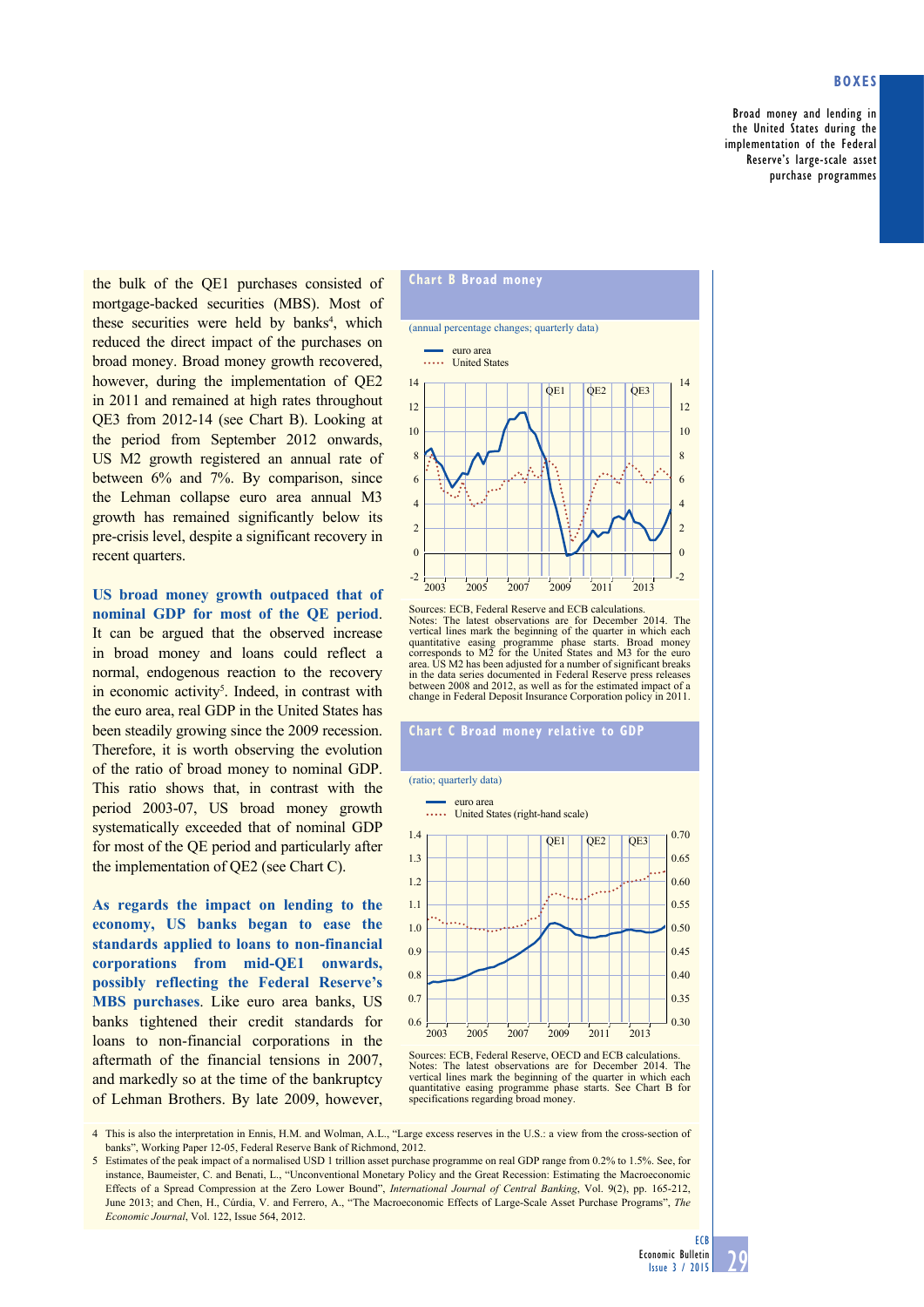not only had the tightening phase in the United States abated, but banks had begun to report a moderate easing of their credit standards. US banks continued to ease credit standards on loans to non-financial corporations thereafter, with the exception of the fourth quarter of 2011 (see Chart D). It is possible that the strong weighting of MBS in the Federal Reserve's purchases (about 80% in QE1 and 50% in QE3) favoured this development by facilitating banks' balance sheet adjustment. By comparison, euro area banks continued to tighten their credit standards until the end of 2013, although to a lesser extent than in the period 2007-09.

**The annual rate of change in bank lending to non-financial corporations returned to positive territory in late 2011 in the United States, following the easing in credit standards**. Bank lending to US companies, which had been growing at rates similar to those observed in the euro area before the crisis, declined strongly during and after the 2009 recession. Its annual rate of change has improved continuously to recover from that trough. It became positive in the second half of 2011, and stood at 7.7% in December 2014. Although with smaller amplitude, total borrowing by US non-financial corporations shows a similar pattern (see Chart E). With some lag, the positive evolution of US lending to non-financial corporations mirrors the easing of banks' credit standards. As regards the euro area, the decline in lending to non-financial corporations bottomed out in early 2014 and the annual growth rate is approaching zero, in parallel with the easing of credit standards reported by euro area banks.

**The growth of US lending to non-financial corporations has outpaced that of nominal GDP since late 2013**. Of all the variables under consideration, the improvement in lending to non-financial corporations in the United States (measured as either bank lending or total borrowing), in particular the return to positive growth rates, occurred

#### **chart d credit standards on loans to large and medium-sized enterprises**

# (net percentage of banks reporting a tightening of credit standards; quarterly data)





### **chart e lending to non-financial corporations**

(annual percentage changes; quarterly data)

quantitative easing programme phase starts.



and Federal Reserve (US financial accounts). Notes: The latest observations are for December 2014. The vertical lines mark the beginning of the quarter in which each quantitative easing programme phase starts.